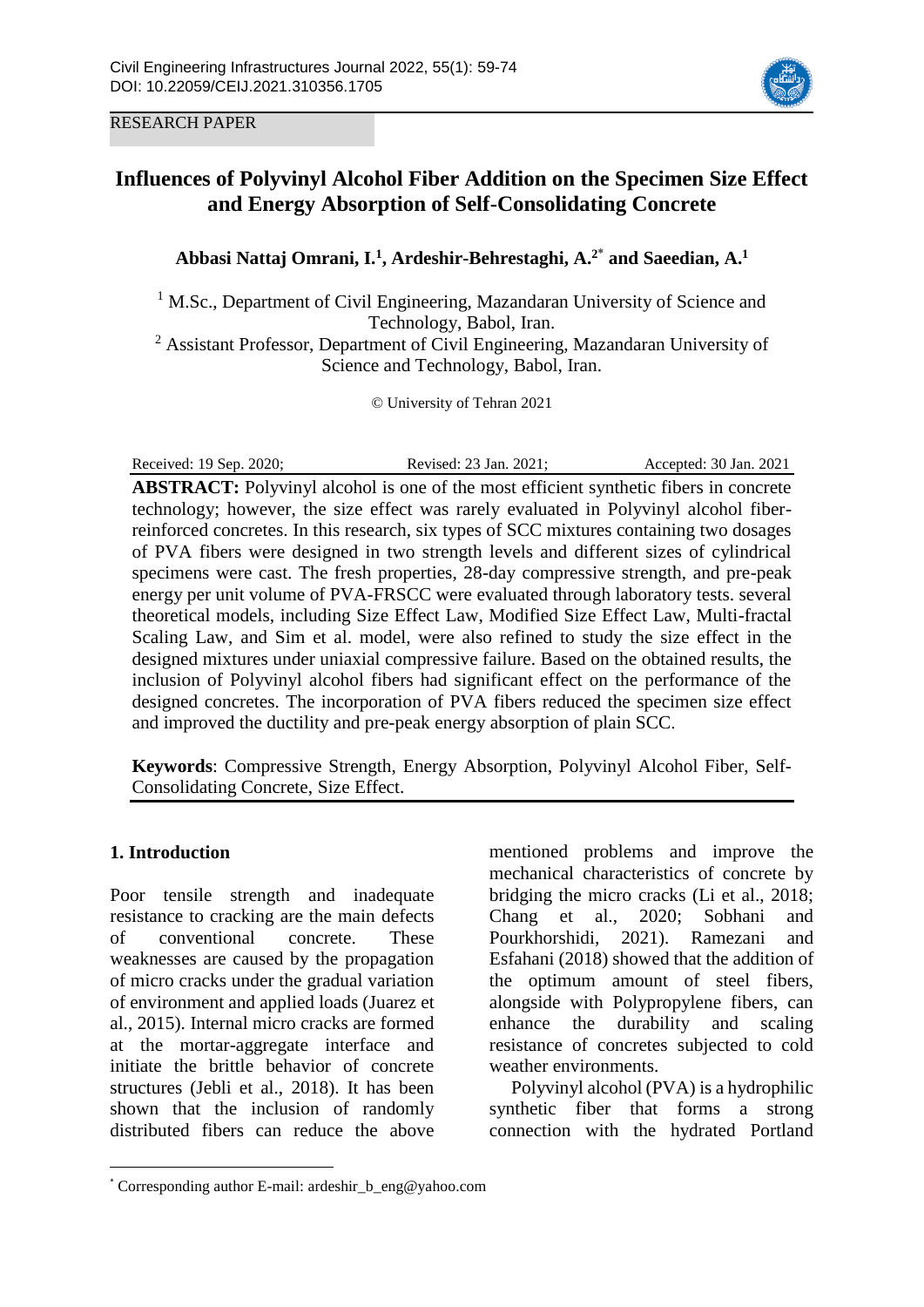strength, ranging from 880 to 1600 MPa (Si et al., 2020; Ling et al., 2020). Several research studies have focused on the incorporation of PVA fibers in Engineered Cementitious Composites (ECC) (Arain et al., 2019; Zhang and Zhang, 2018; Wang et al., 2020), and structural concretes (Wang et al., 2017; Nuruddin et al., 2015; Xie et al., 2018). According to the mentioned studies, PVA fibers applied noteworthy improvements on the mechanical performance and ductility of concrete. Despite improving these aspects, the addition of synthetic fibers decreases the homogeneity and fluidity of concrete, and

process of fresh concrete (Cao et al., 2017). On the other hand, the durability and mechanical distinction of Fiber-Reinforced Concrete (FRC) can be hampered by improper compaction, which also interrupts the uniform dispersion of fibers. Thus, it is necessary for FRC to obtain a sufficient viscosity and eliminate the demand for mechanical vibration in its consolidation process. Self-Consolidating Concrete (SCC) has managed to push the boundaries and solve the mentioned problems. Unlike conventional concrete, SCC is a highlyworkable concrete that compacts itself without utilizing mechanical vibration and flows through the cramped spaces between congested reinforcements in complex formworks (Si et al., 2018).

causes obstacles in the consolidation

The synergy between SCC and FRC, called Fiber-Reinforced Self-Consolidating Concrete (FRSCC), merges the rheological stability of SCC with the mechanical advantages of FRC, and eliminate the need for external vibration. In this type of concrete, fiber volume fraction connects the fresh and hardened properties of the material. Therefore, obtaining the optimum fiber volume fraction is one of the most important parameters of FRSCC mixtures (Ferrara et al., 2012).

The dissimilarity between the compressive strength of laboratory size specimens and larger structural elements is another fundamental challenge. Heterogeneous quasi-brittle materials like concrete, are affected by the size effect phenomenon due to the energy released in the Fracture Process Zone (FPZ), which unlike the Linear Elastic Fracture Mechanics (LEFM), is large and full of cracks. The non-linear behavior of concrete in this large inelastic zone indicates that its nominal compressive strength is influenced by both shape and size of the specimen (Bazant and Oh, 1983).

According to the size effect phenomenon, smaller samples achieve higher strength compared with larger specimens. Based on the fracture mechanics, Bazant (1984) presented a theoretical model, called Size Effect Law (SEL), for specimens with equivalent shapes and crack lengths as follows:

$$
f_c(D) = \frac{B f_{cs}}{\sqrt{1 + \frac{D}{D_o}}}
$$
 (1)

where  $f_c(D)$ : is the compressive strength of specimen, *fcs*: is the compressive strength of standard cylindrical  $(150 \times 300 \text{ mm})$  or cubic (150 × 150 × 150 mm) specimen, *D*: is the specimen diameter, and *B* and *D0*: are to be accomplished via regression analysis as the experimental coefficients.

By adding a size-independent parameter to the Bazant model, Kim and Eo (1990) developed the SEL and proposed the Modified Size Effect Law (MSEL) based on the non-linear fracture mechanics. They indicated that versus the Bazant model, large structural members without initial cracks can withstand stress; therefore, specimens with equivalent shapes and varying initial cracks were examined. MSEL is:

$$
f_c(D) = \frac{B f_{cs}}{\sqrt{1 + \frac{D}{D_o}}} + C f_{cs}
$$
\n(2)

where *B*, *C*, and *D0*: are to be accomplished via regression analysis as the experimental coefficients.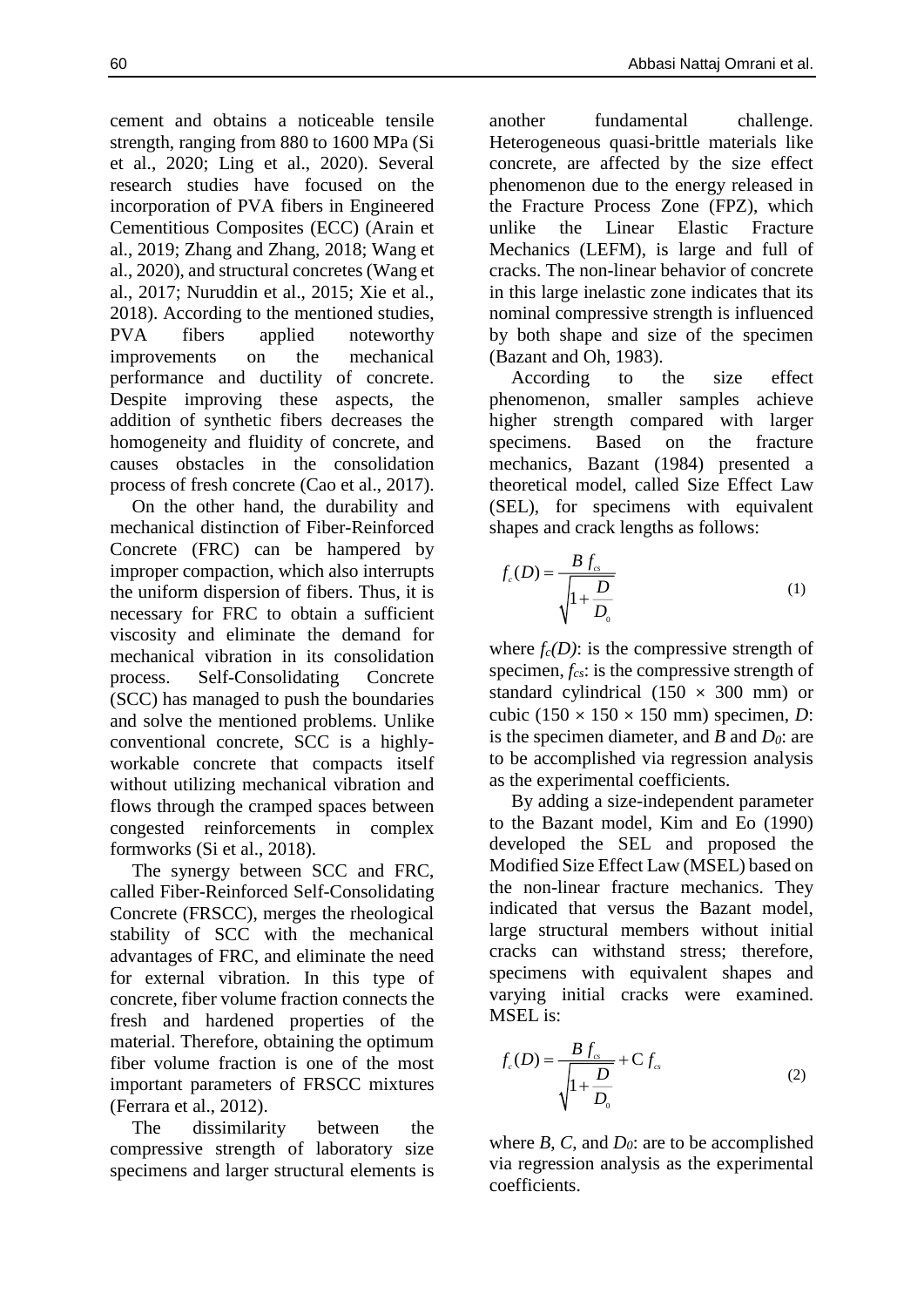Based on the fractal nature of concrete microstructure, Carpinteri and Chiaia (1997) presented a theoretical model, called Multifractal Scaling Law (MFSL). They indicated that the impacts of material disarray on the mechanical characteristics of concrete diminished, as the specimen diameter increased. They proposed the MFSL model as follows:

$$
f_c(D) = f_{\text{csc}} \sqrt{1 + \frac{L_{\text{ch}}}{D}}
$$
 (3)

where *fcs∞* and *Lch*: are to be accomplished via regression analysis as the experimental coefficients.

Sim et al. (2013) considered more operative elements like the aspect ratio and unit weight of concrete, and presented a new theoretical model. They reported that the size effect vanished, as the unit weight of concrete increased. Their model is:

$$
f_c(D) = \frac{A\sqrt{n_1^{x_4}}}{\sqrt{1 + BD(\frac{\rho_c}{\rho_0})^{-x_2}}} f_{cs} + C f_{cs}
$$
 (4)

where *ρ0*: is the unit weight of normal weight concrete, equals to 2300 kg/m*<sup>3</sup>* , and *A*, *B*, *C*, *X2*, and *X4*: are to be accomplished via regression analysis as the experimental coefficients.

Some of these models were originally designed to assess the size effect in tensile failure; however, the ultimate failure of specimens under uniaxial compression is also caused by the propagation of macrocracks, implying Mode I failure. Thus, through considering the compressive strength of standard specimens, the mentioned models can be applied for the compressive failure of concretes without initial notch (Asadollahi et al., 2016).

The purpose of this research is to conduct an experimental and numerical investigation to evaluate the impacts of PVA fiber addition on the fresh properties, 28-day compressive strength, specimen size effect, and pre-peak behavior of selfconsolidating concrete.

The permeability characteristics and

mechanical behavior of concretes, containing alternative aggregates and fibers, have been studied before in the prepeak region of stress-strain curves (Prathipati et al., 2020; Cui et al., 2012). In this study, the effect of PVA fibers on the pre-peak performance of SCC is assessed under compression. Also, the empirical coefficients of several size effect models, including SEL, MSEL, MFSL, and Sim et al. (2013) model, were obtained via regression analysis for PVA-FRSCC mixtures.

# **2. Materials and Methods**

#### **2.1. Cement and Aggregates**

The utilized fine particles are type II Portland cement, conforming to ASTM C150 (ASTM, 2002), natural river sand with bulk specific gravity and water absorption of 2.63 and 1.95%, respectively, and limestone powder, as the filler material (Madani et al., 2016). The used coarse aggregate was also provided from a local river, having a bulk specific gravity of 2.67, water absorption of 1.3%, and the maximum size of 12.5 mm, conforming to ASTM C33 (ASTM, 2003). Figures 1 and 2 illustrate the gradation of the fine and coarse aggregates, respectively.

### **2.2. Fiber and Chemical Admixtures**

In order to attain a fluid SCC, highperformance poly-carboxylate superplasticizer was used in all mixtures. The utilized water was clean tap water. As one of the main factors of FRSCC mixtures, fiber volume fractions were carefully designed after conducting several experiments. Polyvinyl alcohol fiber with a length of 6 mm and volume fractions of 0.05% and 0.08% was used in the designed mixtures. The utilized fibers were manufactured at Anhui Wanwei group Co. No surface pre-treatment was conducted on the fibers, to maintain the fiber/mortar bonding quality. The mechanical properties of polyvinyl alcohol fiber are given in Table 1 (Hossain et al., 2013). Figure 3 shows the image of the fiber.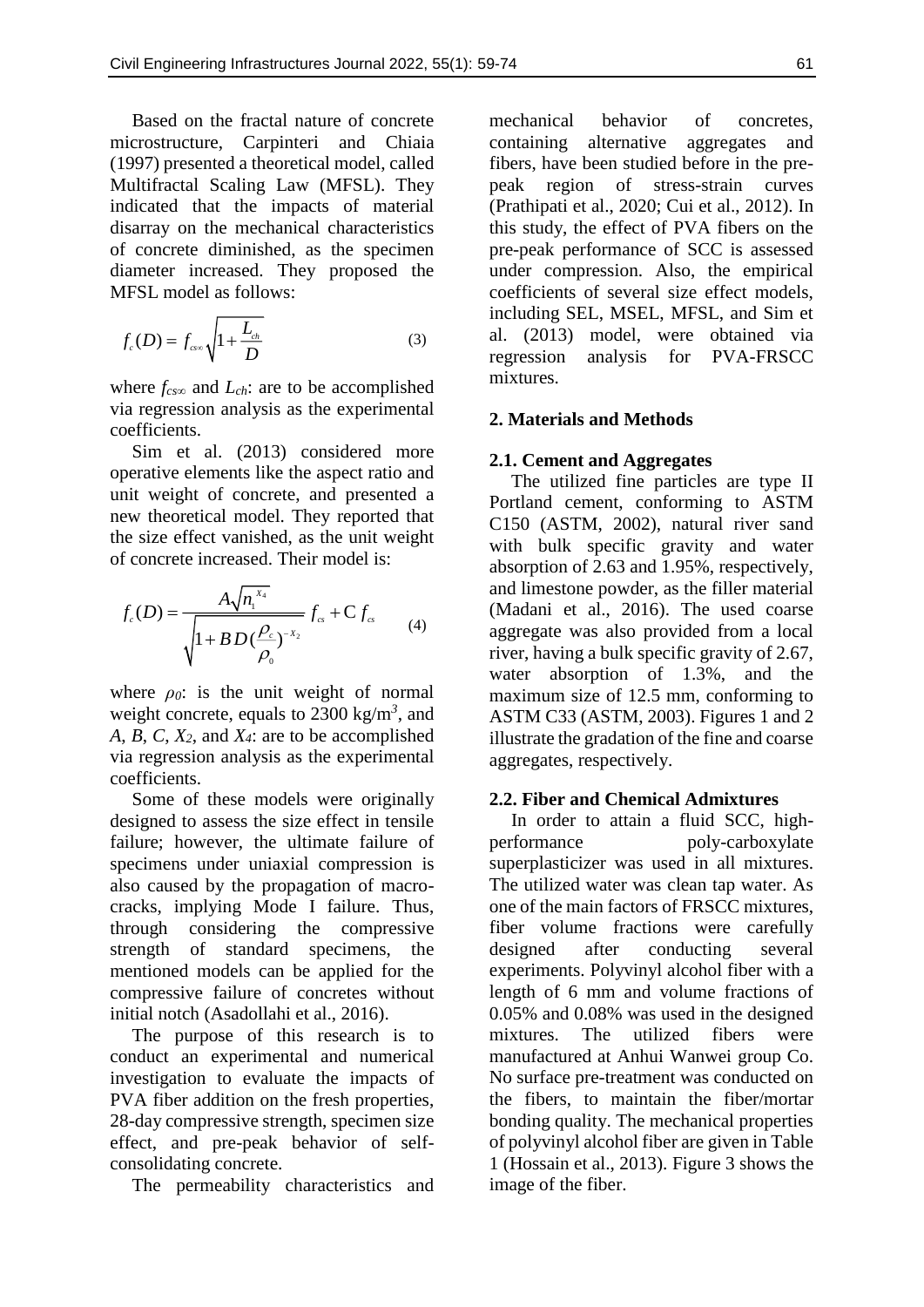

Fig. 1. Gradation of the utilized fine aggregates







**Fig. 3.** Polyvinyl alcohol fiber with a length of 6 mm

| <b>Table 1.</b> Properties of PVA fibers (Hossain et al., 2013) |                  |  |  |  |
|-----------------------------------------------------------------|------------------|--|--|--|
| <b>Property</b>                                                 | <b>PVA</b> fiber |  |  |  |
| Density $(kg/m^3)$                                              | 1300             |  |  |  |
| Young's modulus (GPa)                                           | 32               |  |  |  |
| Length $(mm)$                                                   | b                |  |  |  |
| Diameter (mm)                                                   | 0.04             |  |  |  |
| Tensile strength (MPa)                                          | 1400             |  |  |  |
| Elongation capacity (%)                                         |                  |  |  |  |

**Table 1.** Properties of PVA fibers (Hossain et al., 2013)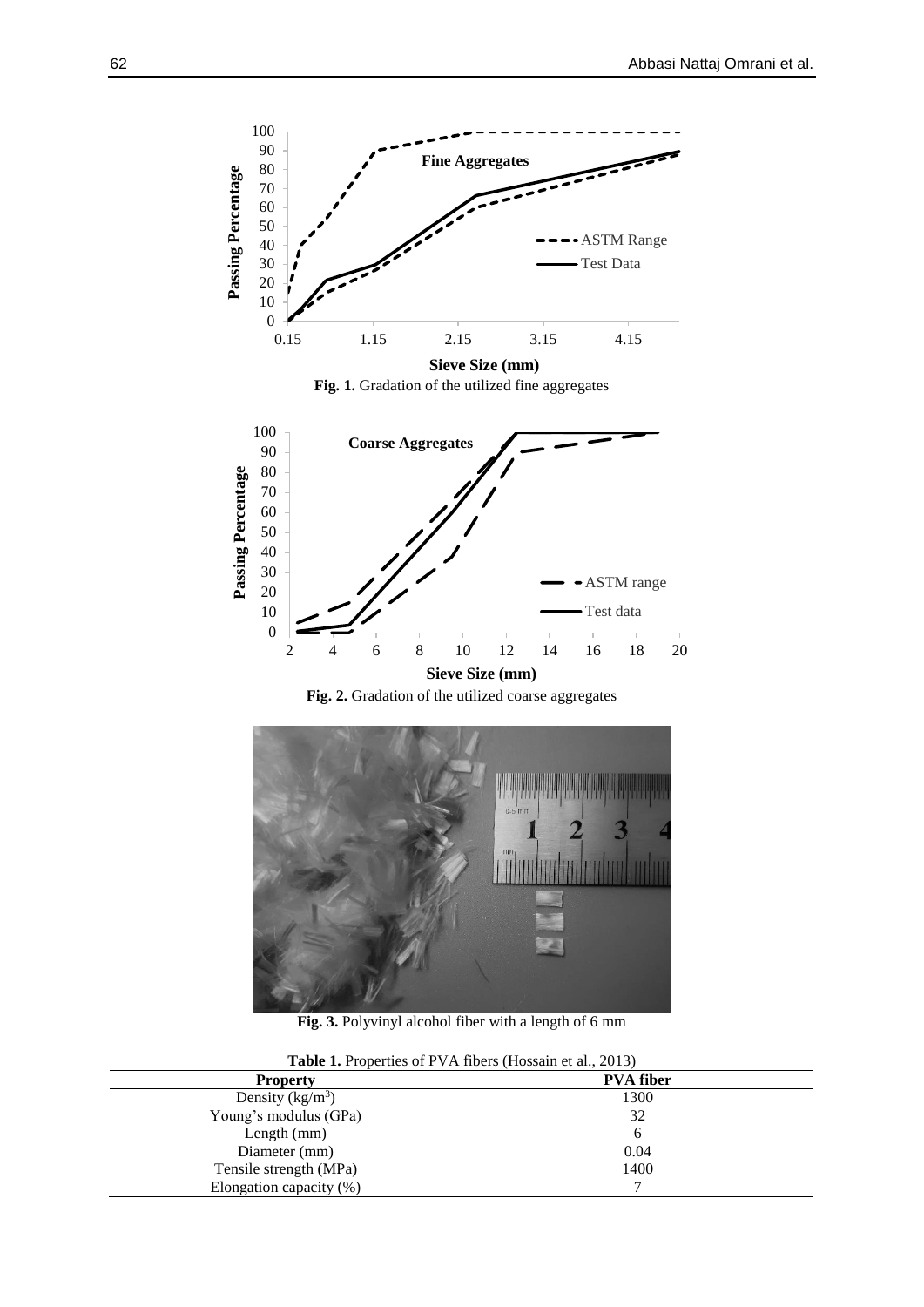# **2.3. Mixture Procedure**

An experimental process was carried out to design the optimal mix proportions. Six types of FRSCC mixtures containing two different dosages of PVA fibers were created in two strength classes, including LSCC, LSCC-PVA-0.05, LSCC-PVA-0.08, MSCC, MSCC-PVA-0.05, and MSCC-PVA-0.08, where LSCC and MSCC stand for low strength SCC and medium strength SCC, respectively. The exact mix proportions are provided in Table 2.

Although higher dosages of PVA fibers were used in other cementitious composites, the incorporation of these hydrophilic fibers in self-consolidating concretes must be limited due to the specific requirements of SCC at the fresh state. It was reported that the inclusion of 0.15% and 0.2% of PVA fibers can cause serious decrease in the workability and fluidity of selfconsolidating concrete (Hossain et al., 2012). The mentioned report has been proven through the experimental phase of this research. At first, 0.15% and 0.2% of PVA fibers were included into the matrix; however, noticeable decrease in the flowability of concrete was observed, and the fresh properties of these mixtures did not reach the self-consolidating criteria. Also, this obstacle could not be solved through increasing the amount of superplasticizer or heightening the W/C ratio, because increasing the amount of these elements can compromise the homogeneity of the system. After trying several fiber dosages, the optimum volumes of PVA fibers were achieved in this study.

In addition, the incorporation of these low volumes of PVA fibers can still imply noticeable effect on the hardened behavior of SCC. For example, it was reported that the addition of 0.125% of PVA fibers increased the 28-day splitting tensile and flexural strength of SCC by 44.4% and 26.4%, respectively (Hossain et al., 2013).

The W/C ratios of the plain mixtures and fiber-reinforced mixtures were kept similar; however, higher amounts of cement and water were utilized in fiber-reinforced mixtures in an analogous way, to provide the suitable hydration process of cementitious particles. It was observed that low water and cement content can cause serious segregation in fiber-reinforced mixtures. This phenomenon is due to the hydrophilic properties of PVA fibers. Thus, the optimum amounts of water and cementitious particles were included in PVA fiber-reinforced mixtures to prevent segregation and control the presence of PVA fibers inside the matrix.

Ninety cylindrical (Cy) specimens with three different diameters of 75, 100, and 150 mm, and an aspect ratio (height/diameter) of 2, were cast. A laboratory concrete mixer was used to prepare the FRSCC mixtures. First, the natural river sand and coarse aggregates were mixed for 10 seconds. Then, the combination of cement and limestone powder was added into the mixture, and after mixing for 30 seconds, 65% of the total volume of plain water was dispersed throughout the mixture, and mixing continued for another 30 seconds. Afterwards, the residual water containing the whole superplasticizer was included and stirring was continued for 1 minute. After stopping for 10 seconds, PVA fibers were distributed gradually into the mixture and blended for 2 minutes to achieve a homogeneous fiber-reinforced SCC.

# **2.4. Curing Process and Preparation for Testing**

Once the mixing operation was over, fresh concrete tests were carried out to examine the fresh stability of SCC before and after the addition of PVA fibers. The mentioned tests were slump flow time and diameter, V-funnel flow time, and L-box, conforming to EFNARC (2005) and ACI 237R (ACI, 2007). The obtained results of these tests can assess the fluidity, segregation resistance, filling ability, and passing ability of fresh concrete in restricted and unconfined conditions (EFNARC, 2005).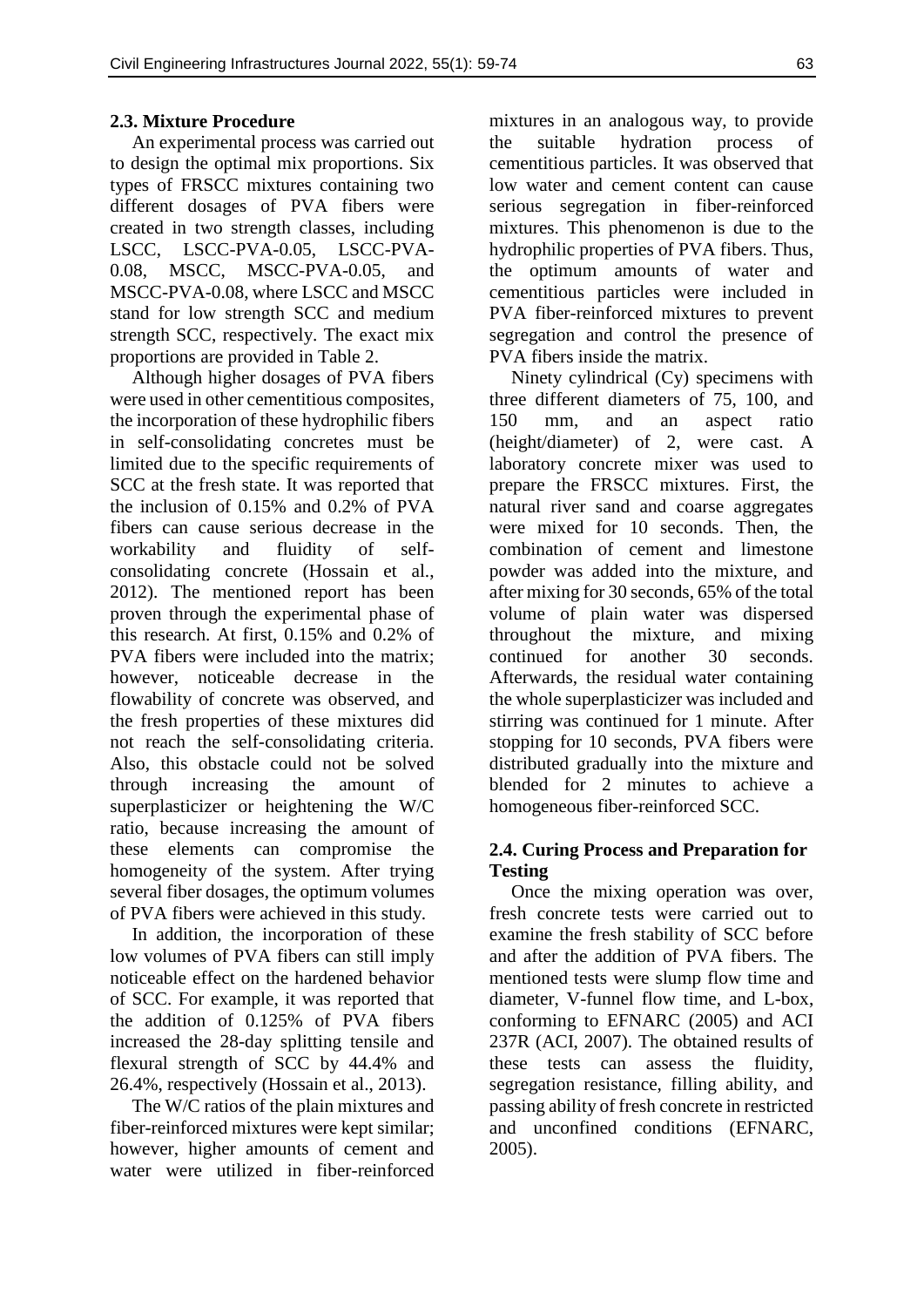| <b>THERE</b> IS THIS PLOPOLITORS OF FAIL FIND COMMUNICS (Kg/ III) |       |       |                      |      |               |                           |              |               |
|-------------------------------------------------------------------|-------|-------|----------------------|------|---------------|---------------------------|--------------|---------------|
|                                                                   |       |       | W/C<br><b>Cement</b> | Fine | <b>Coarse</b> | Limestone                 | <b>Super</b> | <b>Fibers</b> |
| Water<br><b>Mixing schemes</b>                                    |       | agg.  |                      | agg. | powder        | <i><b>plasticizer</b></i> |              |               |
| <b>LSCC</b>                                                       | 92    | 400   | 0.48                 | 850  | 667           | 215                       | 6.5          | ---           |
| LSCC-PVA-0.05                                                     | 240   | 500   | 0.48                 | 850  | 667           | 215                       | 8.125        | 0.65          |
| $LSCC-PVA-0.08$                                                   | 240   | 500   | 0.48                 | 850  | 667           | 215                       | 8.125        | 1.04          |
| <b>MSCC</b>                                                       | 178.6 | 470   | 0.38                 | 800  | 667           | 215                       | 12           | $- - -$       |
| MSCC-PVA-0.05                                                     | 226.6 | 596.3 | 0.38                 | 800  | 667           | 215                       | 15.2         | 0.65          |
| MSCC-PVA-0.08                                                     | 226.6 | 596.3 | 0.38                 | 800  | 667           | 215                       | 15.2         | 1.04          |

Table 2. Mix proportions of PVA-FRSCC mixtures (kg/m<sup>3</sup>)

After conducting the fresh concrete tests, cylindrical specimens were cast without any external vibration. The samples were demolded after 24 hrs of casting and cured in a water pool until the required duration of the compressive strength test, conforming to ASTM C192 (ASTM, 2006a). After 28 days of curing, neoprene pads were used to cap the specimens, according to ASTM C1231 (ASTM, 2006b), and the compressive strength test was operated by using a 200-KN pressure jack, conforming to ASTM C39 (ASTM, 2006c). In these tests, the axial load was applied at the rate of 3 kN/s. Figure 4 shows the symbolic failure mode of cylindrical specimens.

# **3. Results and Discussions**

### **3.1. Fresh Properties**

Fresh properties of the PVA-FRSCC mixtures are given in Table 3. According to the Slump flow time  $(T_{500}$  time) test results, the incorporation of 0.05% and 0.08% of PVA fibers increased the recorded time for low strength SCC by 27.14% and 65%,

respectively, and increased the recorded time for medium strength SCC by 5.67% and 21.27%, respectively. According to the results of the Slump flow diameter test, the inclusion of 0.05% and 0.08% of PVA fibers lessened the fluidity of low strength SCC by 4.42% and 21.4%, respectively, and lowered the fluidity of medium strength SCC by 6.87% and 19.37%, respectively. LSCC-PVA-0.08 had the lowest fluidity among the mixtures, reaching a diameter of about 532 mm, while the least approved value of spread for SCC is supposed to be 550 mm (EFNARC, 2005).

The results of the V-funnel flow time test showed that all mixtures met the requirements of SCC (6 s to 12 s), and obtained a sufficient segregation resistance (EFNARC, 2005). According to the test results, the addition of 0.05% and 0.08% of PVA fibers decreased the filling ability of low strength SCC by 5.7% and 12.58%, respectively, and lessened the filling ability of medium strength SCC by 1.97% and 9.7%, respectively.



**Fig. 4.** Typical crack pattern of failed cylindrical specimens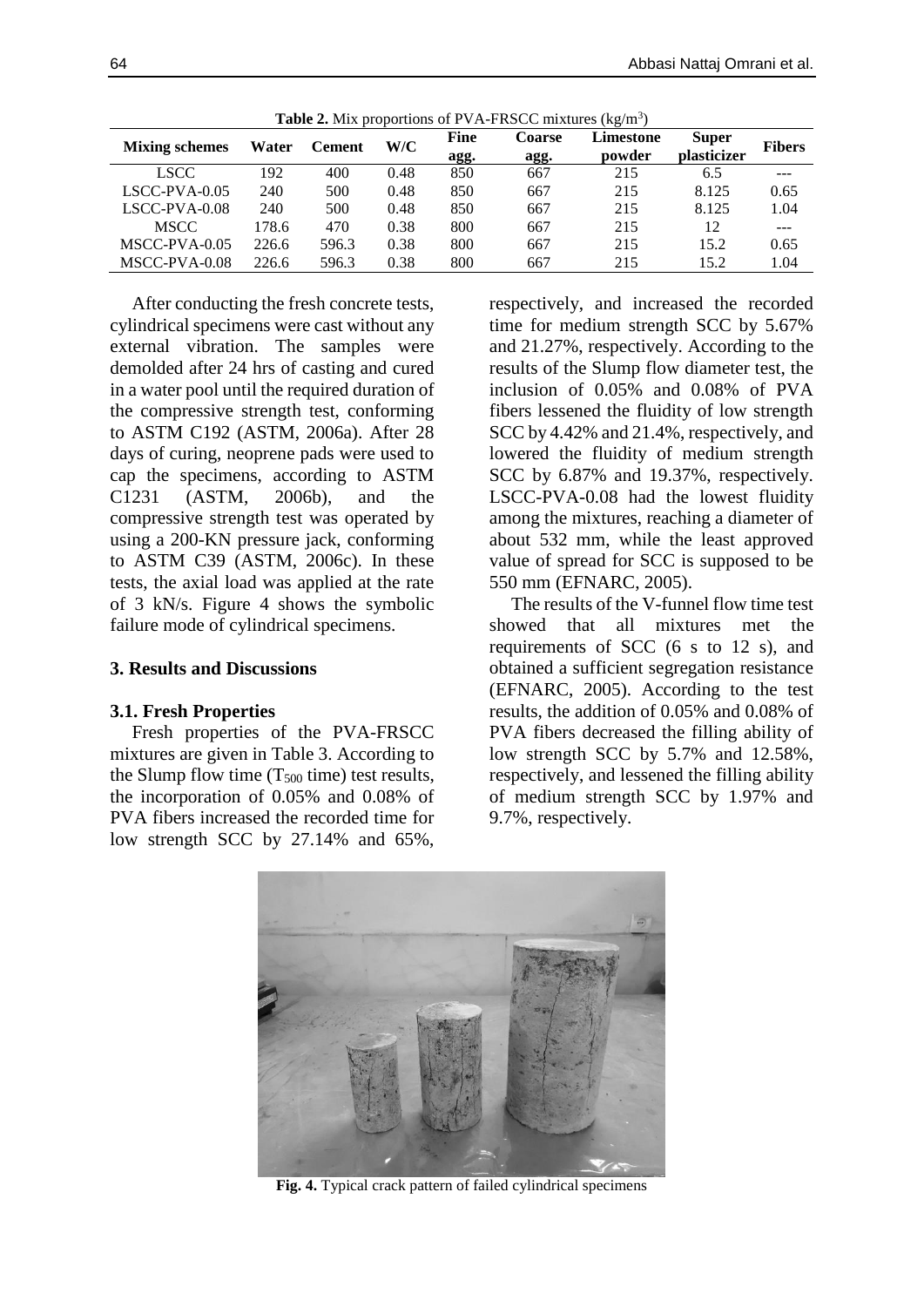| Table 3. Fresh properties of PVA-FRSCC mixtures |               |                   |                   |                 |  |
|-------------------------------------------------|---------------|-------------------|-------------------|-----------------|--|
|                                                 |               | <b>Slump flow</b> |                   |                 |  |
| <b>Mixing schemes</b>                           | $T_{500}$ (s) | $D$ -final $(mm)$ | $V$ -funnel $(s)$ | $L-box (H2/H1)$ |  |
| <b>LSCC</b>                                     | 1.4           | 677               | 8.42              | 0.8             |  |
| $LSCC-PVA-0.05$                                 | 1.78          | 647               | 8.9               | 0.76            |  |
| $LSCC-PVA-0.08$                                 | 2.31          | 532               | 9.48              | 0.68            |  |
| <b>MSCC</b>                                     | 4.23          | 716               | 10.61             | 0.85            |  |
| MSCC-PVA-0.05                                   | 4.47          | 667               | 10.82             | 0.83            |  |
| MSCC-PVA-0.08                                   | 5.13          | 577               | 11.64             | 0.78            |  |

Based on the L-box test results, the inclusion of 0.05% and 0.08% of PVA fibers decreased the passing ability of low strength SCC by 5% and 15%, respectively, and lowered the passing ability of medium strength SCC by 2.35% and 8.23%, respectively. Except for LSCC, MSCC, and MSCC-PVA-0.05, other mixtures did not achieve the approved L-box index for SCC, which is 0.8 (EFNARC, 2005).

As expected, the hydrophilic nature of PVA fiber causes a reduction in the workability and fluidity of fresh SCC. Moreover, increasing the PVA fiber volume fraction heightens the slump reduction in both low strength and medium strength mixtures. This impact was more significant in low strength mixtures.

### **3.2. Compressive Strength**

The 28-day compressive strength test results for cylindrical specimens are given in Table 4. Increasing the diameter of cylindrical specimens from 75 to 150 mm, lowered the average compressive strength of LSCC, LSCC-PVA-0.05 and LSCC-PVA-0.08 by 19.54%, 17.6% and 12.84%, respectively, and decreased the average compressive strength of MSCC, MSCC-PVA-0.05 and MSCC-PVA-0.08 by 12.56%, 12.65% and 8.55%, respectively. The compressive strength of three samples were studied for each specimen size, and the standard deviation of these data sets are included in Table 4.

Figure 5 illustrates the reduction of compressive strength, as the size of cylindrical specimen increases. As can be observed from Figure 5, the inclusion of PVA fibers lowered the rate of strength reduction and lessened the size effect in cylinders. This effect was more pronounced

in specimens containing 0.08% of PVA fibers. Based on the test results, the inclusion of 0.05% and 0.08% of PVA fibers decreased the rate of the strength reduction of low strength cylinders by 17.19% and 49.07%, respectively, and lowered the rate of the strength reduction of medium strength cylinders by 8.53% and 42.02%, respectively. Consequently, increasing the PVA fiber volume fraction heightens the diminution of the size effect in cylinders. The addition of PVA fibers improves the ductility of the brittle selfconsolidating concrete by counteracting the spread of internal micro cracks and creating a well-made connection with the cementitious mortar. Thus, PVA fiberreinforced SCC can exhibit a better resistance against the size effect.

Table 5 summarizes the equations of strength reduction. Increasing the PVA fiber volume fraction lessened the gradient of these equations, which indicates a reduction in the dependency of the concrete's strength on the specimen size.

As expected from Hossain et al. (2013) results, the compressive strength cylindrical specimen was decreased by increasing the PVA fiber content. Unlike Khaloo et al. (2014) results, it can be seen from Table 4 that increasing the PVA fiber volume fraction caused a greater rate of strength reduction in medium strength specimens, compared with low strength specimens. It can be assumed that the low amount of water in medium strength specimen allows the hydrophilic PVA fiber to develop higher internal voids that causes a considerable strength reduction.

## **3.3. Theoretical Analysis of Size Effect**

The empirical coefficients of four size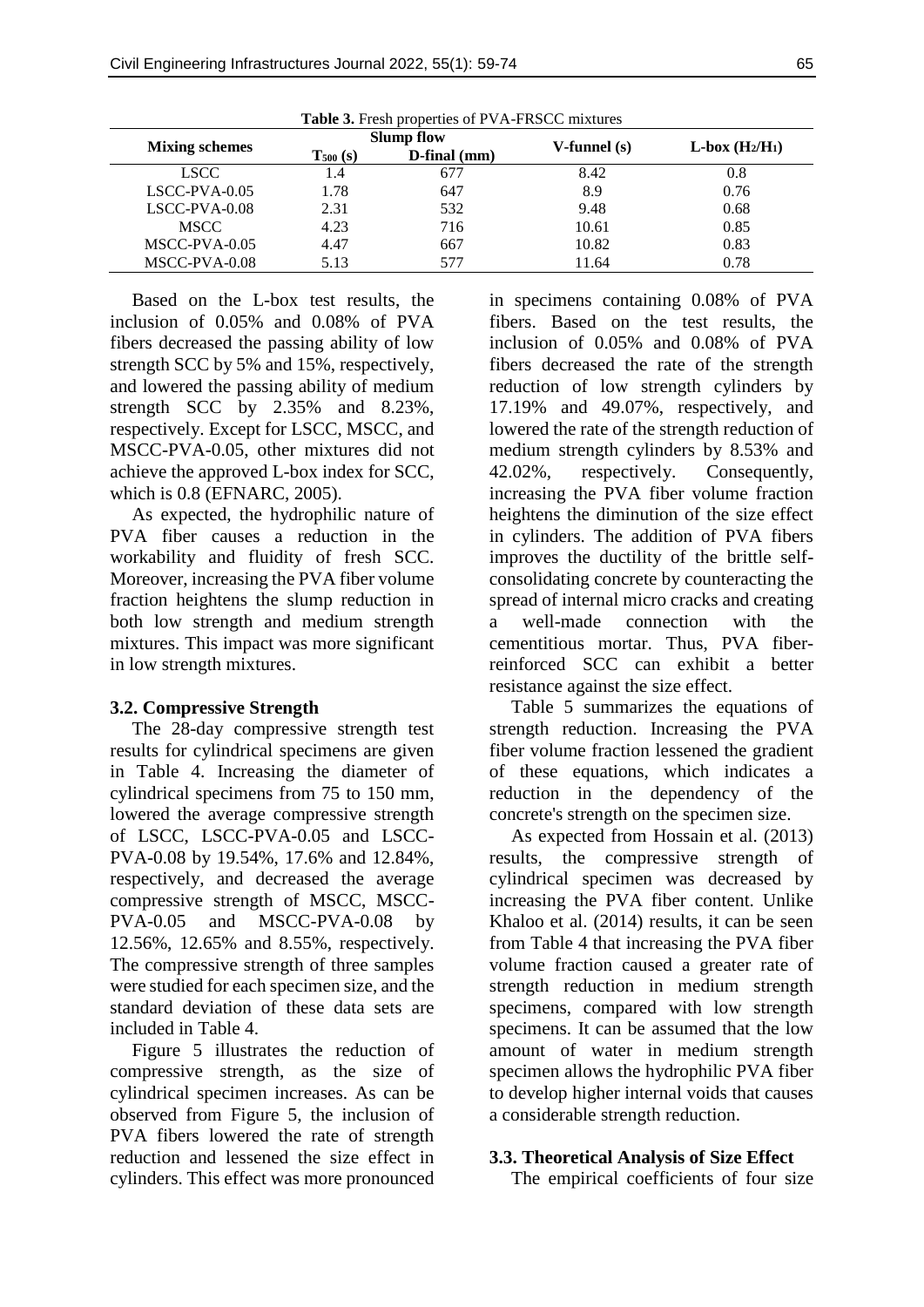effect models (see Eqs. (1-4)), were achieved through regression analysis, and the mentioned size effect models were refined for the designed concretes. Tables 6 to 9 summarize the results for SEL, MFSL, MSEL and Sim et al. model, respectively. In addition, the correlation coefficients  $(R^2)$  were obtained by utilizing non-linear model fit in Mathematica. As can be observed from these tables, the high values of  $\mathbb{R}^2$ demonstrate the efficiency of the refined models in evaluating the size effect of the designed mixtures.

| Table 4. Results of the 28-day compressive strength test |          |                                                |          |               |                           |        |                           |         |
|----------------------------------------------------------|----------|------------------------------------------------|----------|---------------|---------------------------|--------|---------------------------|---------|
| <b>Mixing schemes</b>                                    |          | <b>Compressive strength (MPa)</b><br>Size (mm) |          |               |                           |        |                           |         |
|                                                          |          | <b>Diameter</b>                                | Height   | Test 1        | Test 2                    | Test 3 | <b>Standard deviation</b> | Average |
|                                                          |          | 75                                             | 150      | 22.8          | 28.1                      | 29     | 2.73                      | 26.6    |
| <b>LSCC</b>                                              |          | 100                                            | 200      | 26.1          | 23.3                      | 25.1   | 1.58                      | 24.8    |
|                                                          |          | 150                                            | 300      | 23.6          | 19.9                      | 20.8   | 1.57                      | 21.4    |
|                                                          |          | 75                                             | 150      | 29.2          | 19.9                      | 26     | 3.85                      | 25      |
| LSCC-PVA-0.05                                            |          | 100                                            | 200      | 23.9          | 22.4                      | 21     | 1.18                      | 22.4    |
|                                                          |          | 150                                            | 300      | 23.8          | 18.9                      | 19.1   | 2.26                      | 20.6    |
|                                                          |          | 75                                             | 150      | 22.1          | 23                        | 20.4   | 1.07                      | 21.8    |
| LSCC-PVA-0.08                                            |          | 100                                            | 200      | 21.1          | 18.7                      | 19.4   | $\mathbf{1}$              | 19.7    |
|                                                          |          | 150                                            | 300      | 22.1          | 18.1                      | 17     | 2.19                      | 19      |
|                                                          |          | 75                                             | 150      | 35.5          | 34.4                      | 37.6   | 1.32                      | 35.8    |
| <b>MSCC</b>                                              |          | 100                                            | 200      | 36.8          | 30.8                      | 32.1   | 2.57                      | 33.2    |
|                                                          |          | 150                                            | 300      | 34.6          | 30.4                      | 29.1   | 2.34                      | 31.3    |
|                                                          |          | 75                                             | 150      | 32.5          | 31                        | 31.4   | 0.63                      | 31.6    |
| MSCC-PVA-0.05                                            |          | 100                                            | 200      | 29.6          | 29.6                      | 30.4   | 0.37                      | 29.8    |
|                                                          |          | 150                                            | 300      | 23.6          | 28.7                      | 30.5   | 2.92                      | 27.6    |
|                                                          |          | 75                                             | 150      | 30.1          | 31.9                      | 29.2   | 1.12                      | 30.4    |
| MSCC-PVA-0.08                                            |          | 100                                            | 200      | 31.3          | 27.3                      | 27.9   | 1.76                      | 28.8    |
|                                                          |          | 150                                            | 300      | 32            | 25.1                      | 26.3   | 3                         | 27.8    |
|                                                          | 40       | OLSCC                                          |          |               | $\triangle$ LSCC-PVA-0.05 |        | $LSCC-PVA-0.08$           |         |
|                                                          |          | $\bullet$ MSCC                                 |          |               | $\triangle$ MSCC-PVA-0.05 |        | $MSCC-PVA-0.08$           |         |
|                                                          |          |                                                |          |               |                           |        |                           |         |
|                                                          | 35       |                                                |          |               |                           |        |                           |         |
| Compressive Strength (MPa)                               |          |                                                |          |               |                           |        |                           |         |
|                                                          | 30       |                                                |          |               |                           |        |                           |         |
|                                                          |          |                                                |          |               |                           |        |                           |         |
|                                                          |          |                                                |          |               |                           |        |                           |         |
|                                                          | 25       |                                                |          |               |                           |        |                           |         |
|                                                          |          |                                                |          | Δ             |                           |        |                           |         |
|                                                          | 20       |                                                |          | П             |                           |        |                           |         |
|                                                          |          |                                                |          |               |                           |        | 口                         |         |
|                                                          |          |                                                |          |               |                           |        |                           |         |
|                                                          | 15<br>60 | 70                                             | 80<br>90 | 100           | 110                       | 120    | 130<br>140<br>150         | 160     |
|                                                          |          |                                                |          | Diameter (mm) |                           |        |                           |         |

**Fig. 5.** Compressive strength reduction of low strength and medium strength cylindrical specimens with different diameters

| <b>Table 5.</b> Logarithmic equations of strength reduction for different mixes |                              |  |  |  |
|---------------------------------------------------------------------------------|------------------------------|--|--|--|
| <b>Mixing schemes</b>                                                           | <b>Logarithmic equations</b> |  |  |  |
| <b>LSCC</b>                                                                     | $y = -7.56 \ln(x) + 59.379$  |  |  |  |
| $LSCC-PVA-0.05$                                                                 | $y = -6.22 \ln(x) + 51.567$  |  |  |  |
| $LSCC-PVA-0.08$                                                                 | $y = -3.88 \ln(x) + 38.223$  |  |  |  |
| <b>MSCC</b>                                                                     | $y = -6.37 \ln(x) + 63.035$  |  |  |  |
| MSCC-PVA-0.05                                                                   | $y = -5.74 \ln(x) + 56.364$  |  |  |  |
| MSCC-PVA-0.08                                                                   | $y = -3.66 \ln(x) + 46.031$  |  |  |  |

**Table 5.** Logarithmic equations of strength reduction for different mixes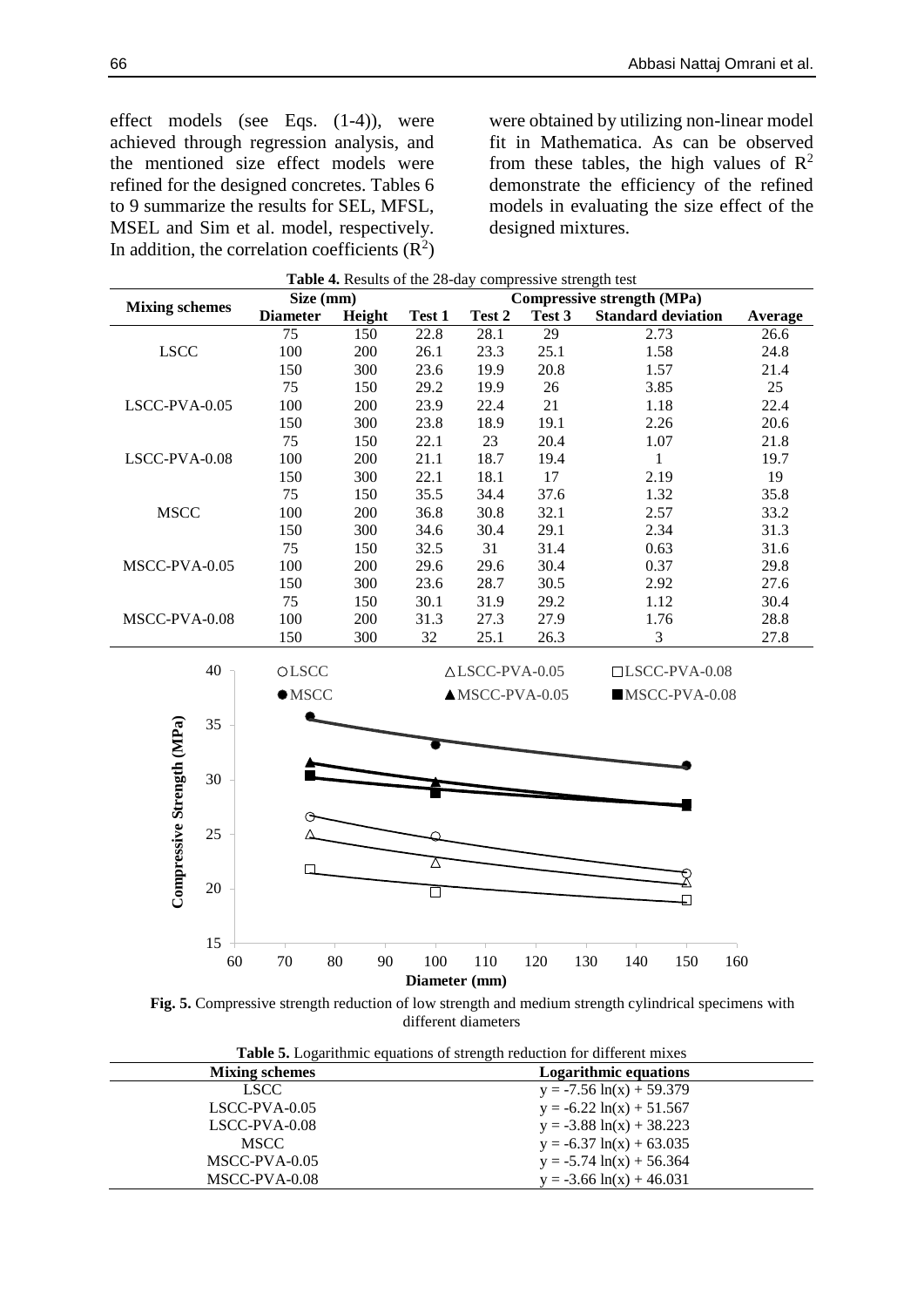|                                                                                                       |                  | <b>Table 6.</b> SEL relation coefficients for different mixes with the use of nonlinear regression analysis<br><b>Coefficients</b> |                  |                     |                                                                                     |                        |
|-------------------------------------------------------------------------------------------------------|------------------|------------------------------------------------------------------------------------------------------------------------------------|------------------|---------------------|-------------------------------------------------------------------------------------|------------------------|
| <b>Mixing schemes</b>                                                                                 |                  |                                                                                                                                    | $\boldsymbol{B}$ |                     | $\boldsymbol{D}$                                                                    |                        |
| <b>LSCC</b>                                                                                           |                  |                                                                                                                                    | 1.84             |                     | 63.47                                                                               | $\mathbb{R}^2$<br>0.99 |
| LSCC-PVA-0.05                                                                                         |                  |                                                                                                                                    | 1.66             |                     | 81.25                                                                               | 0.98                   |
| LSCC-PVA-0.08                                                                                         |                  |                                                                                                                                    | 1.35             |                     | 171.62                                                                              | 0.99                   |
| <b>MSCC</b>                                                                                           |                  |                                                                                                                                    | 1.35             |                     | 173.97                                                                              | 0.99                   |
| MSCC-PVA-0.05                                                                                         |                  |                                                                                                                                    | 1.37             | 164.91              |                                                                                     | 0.99                   |
| MSCC-PVA-0.08                                                                                         |                  |                                                                                                                                    | 1.2              |                     | 319.47                                                                              | 0.99                   |
| Table 7. MFSL relation coefficients for different mixes with the use of nonlinear regression analysis |                  |                                                                                                                                    |                  |                     |                                                                                     |                        |
| <b>Mixing schemes</b>                                                                                 |                  |                                                                                                                                    |                  | <b>Coefficients</b> |                                                                                     |                        |
|                                                                                                       |                  |                                                                                                                                    | $f \infty$       |                     | $L_{ch}$                                                                            | $I\!\!R^2$             |
| <b>LSCC</b>                                                                                           |                  |                                                                                                                                    | 14.6             |                     | 179.01                                                                              | 0.99                   |
| LSCC-PVA-0.05                                                                                         |                  |                                                                                                                                    | 14.79            |                     | 136.66                                                                              | 0.98                   |
| LSCC-PVA-0.08                                                                                         |                  |                                                                                                                                    | 15.62            |                     | 67.79                                                                               | 0.99                   |
| <b>MSCC</b>                                                                                           |                  |                                                                                                                                    | 26.03            |                     | 65.85                                                                               | 0.99                   |
| MSCC-PVA-0.05                                                                                         |                  |                                                                                                                                    | 22.91            |                     | 68.53                                                                               | 0.99                   |
| MSCC-PVA-0.08                                                                                         |                  |                                                                                                                                    | 24.84            |                     | 36.52                                                                               | 0.99                   |
| Table 8. MSEL relation coefficients for different mixes with the use of nonlinear regression analysis |                  |                                                                                                                                    |                  |                     |                                                                                     |                        |
| <b>Mixing schemes</b>                                                                                 |                  |                                                                                                                                    |                  | <b>Coefficients</b> |                                                                                     |                        |
| <b>LSCC</b>                                                                                           |                  | $\boldsymbol{B}$<br>6.68                                                                                                           |                  | $\boldsymbol{C}$    | $\boldsymbol{D}$ <sub>0</sub><br>858.5                                              | $\mathbb{R}^2$         |
|                                                                                                       |                  |                                                                                                                                    |                  | $-5.16$             |                                                                                     | 0.99                   |
| LSCC-PVA-0.05<br>LSCC-PVA-0.08                                                                        |                  | 30.64                                                                                                                              |                  | 0.47                | 0.042<br>0.029                                                                      | 0.98<br>0.99           |
|                                                                                                       |                  | 24.6<br>17.75                                                                                                                      |                  | 0.64                | 0.055                                                                               | 0.99                   |
| <b>MSCC</b><br>MSCC-PVA-0.05                                                                          |                  | 1.28                                                                                                                               |                  | 0.65<br>0.57        | 18.47                                                                               | 0.99                   |
| MSCC-PVA-0.08                                                                                         |                  | 11.66                                                                                                                              |                  | 0.77                | 0.055                                                                               | 0.99                   |
|                                                                                                       |                  |                                                                                                                                    |                  |                     |                                                                                     |                        |
|                                                                                                       |                  |                                                                                                                                    |                  |                     | Table 9. Chemical and physical properties of natural zeolite according to ASTM C618 |                        |
| <b>Mixing schemes</b>                                                                                 |                  |                                                                                                                                    |                  | <b>Coefficients</b> |                                                                                     |                        |
|                                                                                                       | $\boldsymbol{A}$ | $\boldsymbol{B}$                                                                                                                   | $\boldsymbol{C}$ | $X_2$               | $X_4$                                                                               | $\mathbb{R}^2$         |
| <b>LSCC</b>                                                                                           | 1.17             | $\overline{0.11}$                                                                                                                  | 0.02             | 145.8               | 1.31                                                                                | 0.99                   |
| LSCC-PVA-0.05                                                                                         | 4.92             | 2.57                                                                                                                               | 0.47             | $-107.91$           | 13.86                                                                               | 0.98                   |
| LSCC-PVA-0.08                                                                                         | 6.71             | 4.9                                                                                                                                | 0.64             | $-263.55$           | 29.78                                                                               | 0.99                   |
| <b>MSCC</b>                                                                                           | 569.62           | 46.87                                                                                                                              | 1.06             | $-14048.9$          | $-1208.76$                                                                          | 0.99                   |
| MSCC-PVA-0.05                                                                                         | 0.95             | 0.24                                                                                                                               | 0.57             | 16.43               | 0.85                                                                                | 0.99                   |
| MSCC-PVA-0.08                                                                                         | 6.2              | 9.56                                                                                                                               | 0.77             | $-107.07$           | 15.08                                                                               | 0.99                   |

**Table 6.** SEL relation coefficients for different mixes with the use of nonlinear regression analysis

Figures 6a and 6b assess the effects of PVA fiber addition on the SEL results of low strength and medium strength cylinders. The mentioned figures indicate that medium strength cylindrical specimens exhibit a greater inclination toward the strength criterion and obtain higher values of transitional size  $(D_0)$ , compared with low strength cylindrical specimens, conforming to Dehestani et al. (2014) results. Furthermore, the inclusion of PVA fibers lessened the size effect by switching the

SEL results toward the strength criterion. This trend was more significant in mixtures containing 0.08% of fiber content.

Table 10 compares the obtained SEL results with the reported results of Saeedian et al. (2017), in order to differentiate between the impacts of PVA fibers and Polypropylene fibers. Based on the data of Table 10, the addition of 0.08% of PVA fibers increased the transitional size of low strength cylinders by 170.39%. Whereas, the incorporation of 0.25% of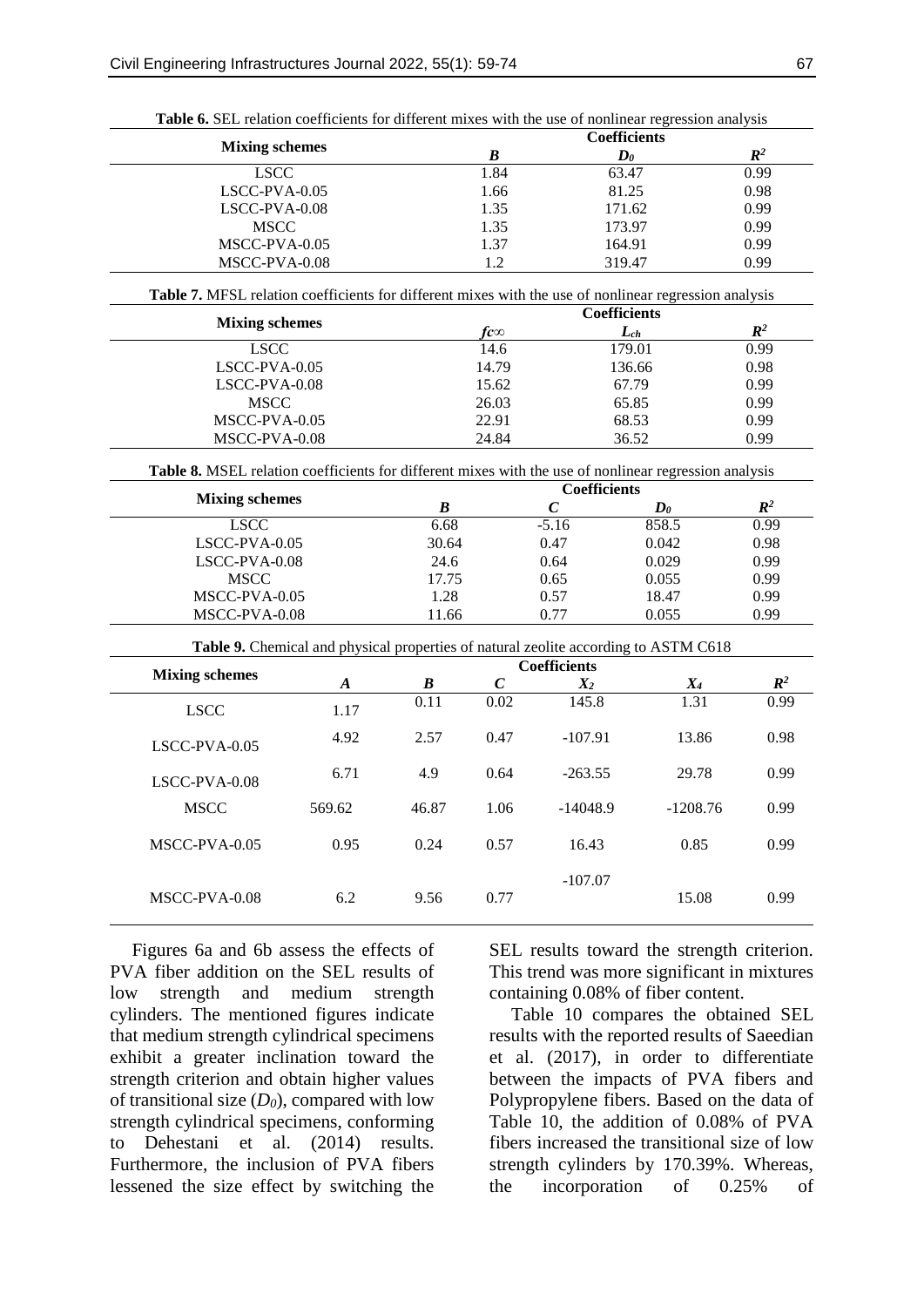Polypropylene fibers, with the length of 6 mm, increased the same aspect in low strength cylinders by 5.22%, in Saeedian et al. (2017) research. Consequently, PVA fibers seem to be more efficient in switching the SEL results of cylindrical specimens toward the strength criterion, compared with Polypropylene fibers.

Figures 7a and 7b display the diagrams of MFSL for cylindrical specimens. Medium strength cylindrical specimens obtained lower values of internal characteristic length (*Lch*) and had a greater tendency toward the Euclidian regime, compared with low strength cylindrical

specimens. Thus, low strength cylinders show a more brittle behavior. In addition, it can be observed from Figures 7a and 7b that the incorporation of PVA fibers lessened the impacts of specimen size and shifted the MFSL results toward the plastic criterion in both low strength and medium strength cylinders. Also, as expected from the multifractal scaling law, enlarging the specimen size decreased the effects of material disorder in cylinders; meaning that the MFSL results tended to move away from the fractal regime, as the cylinder diameter increased.



**Fig. 6.** a) Results of size effect law (SEL) for low strength cylinders; and b) Results of size effect law (SEL) for medium strength cylinders

**Table 10.** Comparison of transitional size coefficient  $(D_0)$  in the present study and Saeedian et al. (2017) research

|                        | $\cdots$                       |          |              |                         |
|------------------------|--------------------------------|----------|--------------|-------------------------|
|                        |                                | Fiber    |              | $D0$ of SEL             |
| Reference              | <b>Fiber type</b>              | volume   | <b>Plain</b> | <b>Fiber reinforced</b> |
|                        | (Length)                       | fraction | <b>LSCC</b>  | <b>LSCC</b>             |
| Saeedian et al. (2017) | Polypropylene fiber (6 mm)     | 0.25%    | 118.72       | 124.92                  |
| The present study      | Polyvinyl alcohol fiber (6 mm) | 0.08%    | 63.47        | 171.62                  |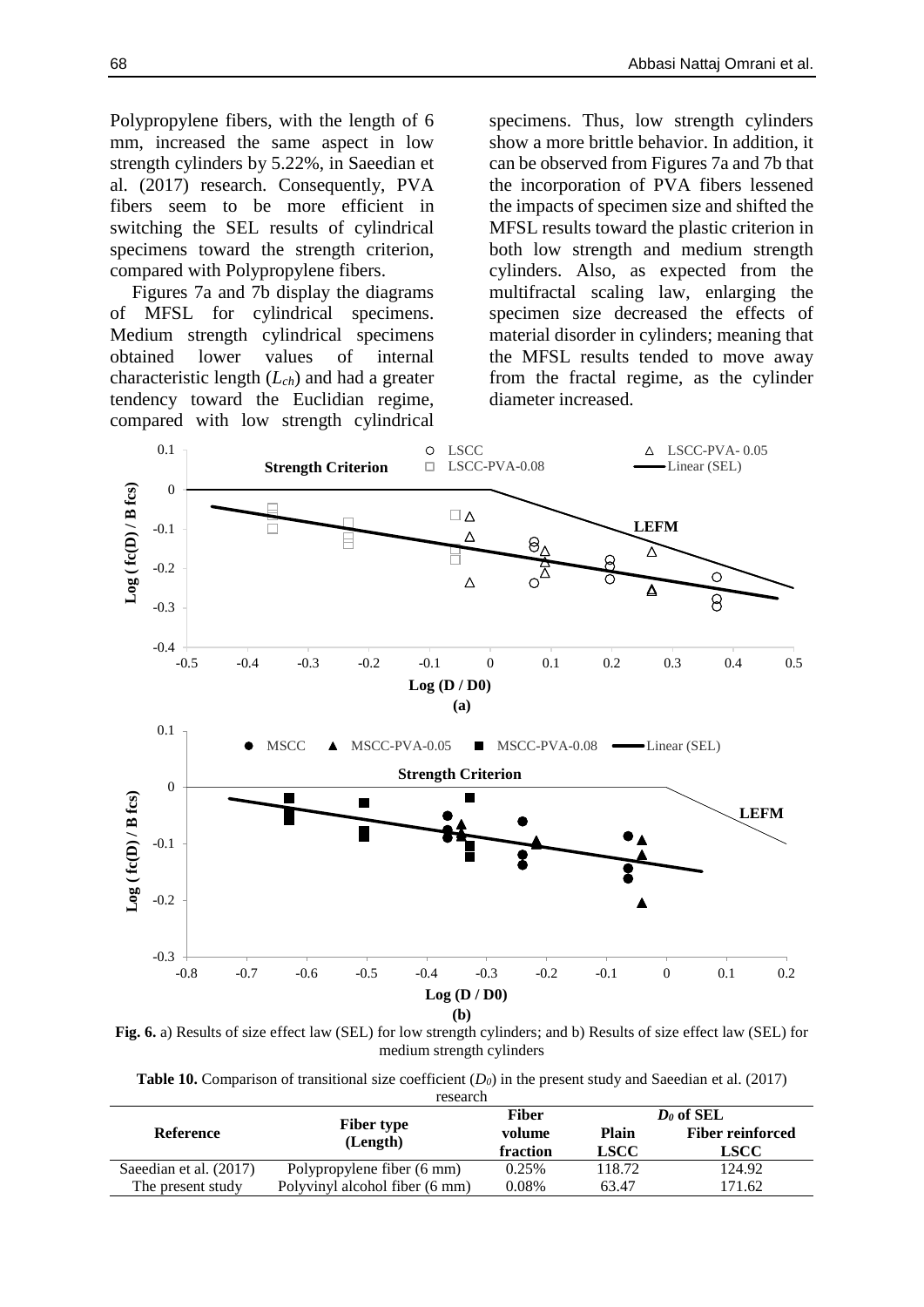

**Fig. 7.** a) Results of multifractal scaling law (MFSL) for low strength cylinders; and b) Results of multifractal scaling law (MFSL) for medium strength cylinders

Table 11 compares the obtained MFSL results with the reported results of Akbari et al. (2019). As can be observed from this table, the inclusion of 0.3% of steel fibers with a length of 33 mm in Akbari et al. (2019), lessened the internal characteristic length of cylindrical specimens by 49.37%. While, the addition of 0.08% of PVA fibers in the present study decreased the internal characteristic length of medium strength cylinders by 44.54%.

In order to evaluate the credibility of the refined size effect equations, scatter plots of predicted compressive strength versus measured compressive strength are displayed in Figures 8a to 8f. As can be seen from these figures, the predictions of the refined size effect models show an analogous tendency compared to the measured data for all mixtures. Thus, the obtained empirical coefficients of the size effect models, presented in Eqs. (1-4), can analyze the size effect and predict the strength for PVA fiber-reinforced selfconsolidating concretes.

### **3.4. Pre-Peak Stress-Strain Curves**

Figures 9a and 9b display the pre-peak stress-strain curves of low strength and medium strength standard cylinders under compression, respectively. It has already been reported that the localization of compressive failure and initiation of internal micro cracks gradually begins in the pre-peak portion of stress-strain curve. Through measuring this area, the pre-peak energy per unit volume of concrete can be assessed, which represents the dissipation of energy due to the formation of micro cracks up to peak stress (Jansen and Shah, 1997). The mentioned area was calculated via  $E = \int \sigma d\varepsilon$  relation, where  $E$ ,  $\sigma$  and  $\varepsilon$ : 0 £.

represent pre-peak energy absorption, stress and strain, respectively.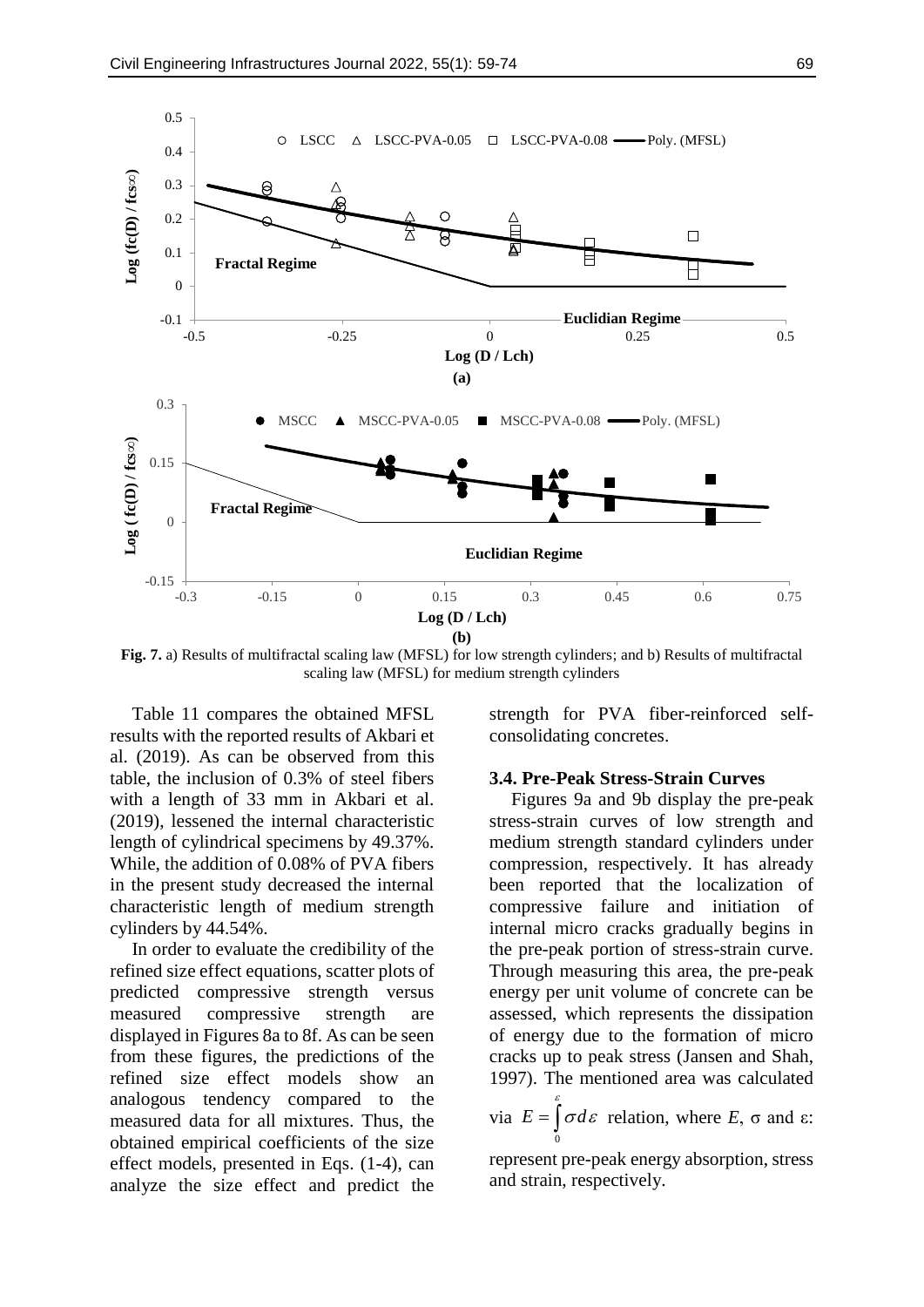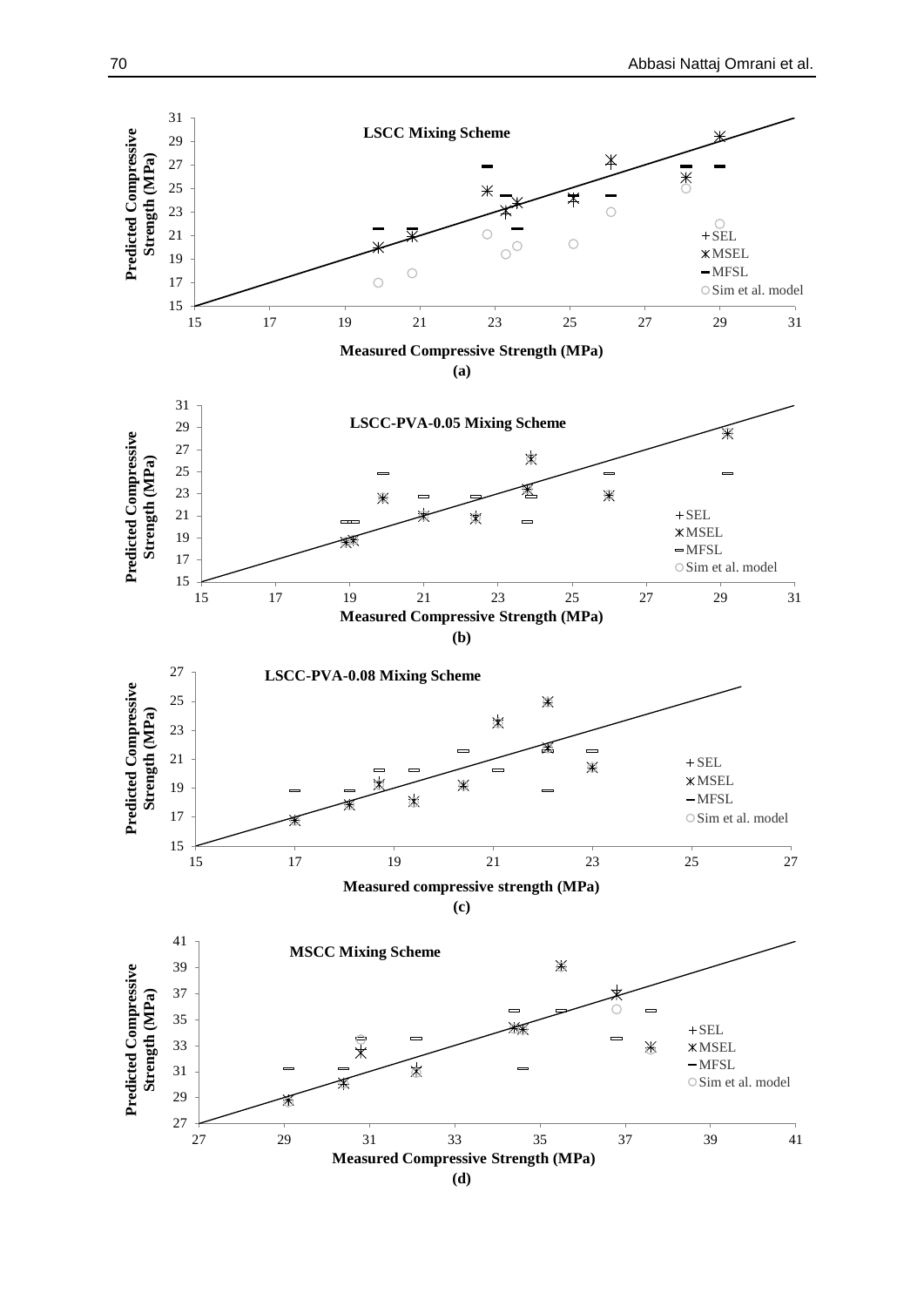

**Fig. 8.** a) Comparison between the predicted and measured compressive strength results for LSCC mixing scheme; b) Comparison between the predicted and measured compressive strength results for LSCC-PVA-0.05 mixing scheme; c) Comparison between the predicted and measured compressive strength results for LSCC-PVA-0.08 mixing scheme; d) Comparison between the predicted and measured compressive strength results for MSCC mixing scheme; e) Comparison between the predicted and measured compressive strength results for MSCC-PVA-0.05 mixing scheme; and f) Comparison between the predicted and measured compressive strength results for MSCC-PVA-0.08 mixing scheme

**Table 11.** Comparison of internal characteristic length coefficient (*Lch*) in the present study and Akbari et al. (2019) research

| Reference            |                               | <b>Fiber volume</b> | $L_{ch}$ of MFSL     |                                        |  |
|----------------------|-------------------------------|---------------------|----------------------|----------------------------------------|--|
|                      | <b>Fiber type (Length)</b>    | fraction            | Plain<br><b>MSCC</b> | <b>Fiber reinforced</b><br><b>MSCC</b> |  |
| Akbari et al. (2019) | Steel fiber (33mm)            | 0.3%                | 86.16                | 43.62                                  |  |
| The present study    | Polyvinyl alcohol fiber (6mm) | 0.08%               | 65.85                | 36.52                                  |  |

As can be seen from Figures 9a and 9b, increasing the PVA fiber content expanded this area for low strength and medium strength cylinders, which indicates an increment in the energy absorption and ductility of concrete in the pre-peak stressstrain portion. The shapes of the fiberreinforced and plain specimen's curves are mostly linear; however, the stretched strain of fiber-reinforced specimens indicate a higher curvature for fiber-reinforced cylinders at peak stress. Also, the inclusion of PVA fibers increased the strain of specimens at peak stress, under compressive failure. This trend was more significant in cylinders incorporating 0.08% of PVA fibers. Table 12 reports the impacts of PVA fiber addition on the pre-peak stress-strain characteristics of SCC. Based on the obtained results, the addition of 0.05% and 0.08% of PVA fibers increased the pre-peak energy per unit volume of low strength cylinders by 51.7% and 61.3%, respectively, and heightened the mentioned aspect of medium strength cylinders by 23.3% and 42.5%, respectively.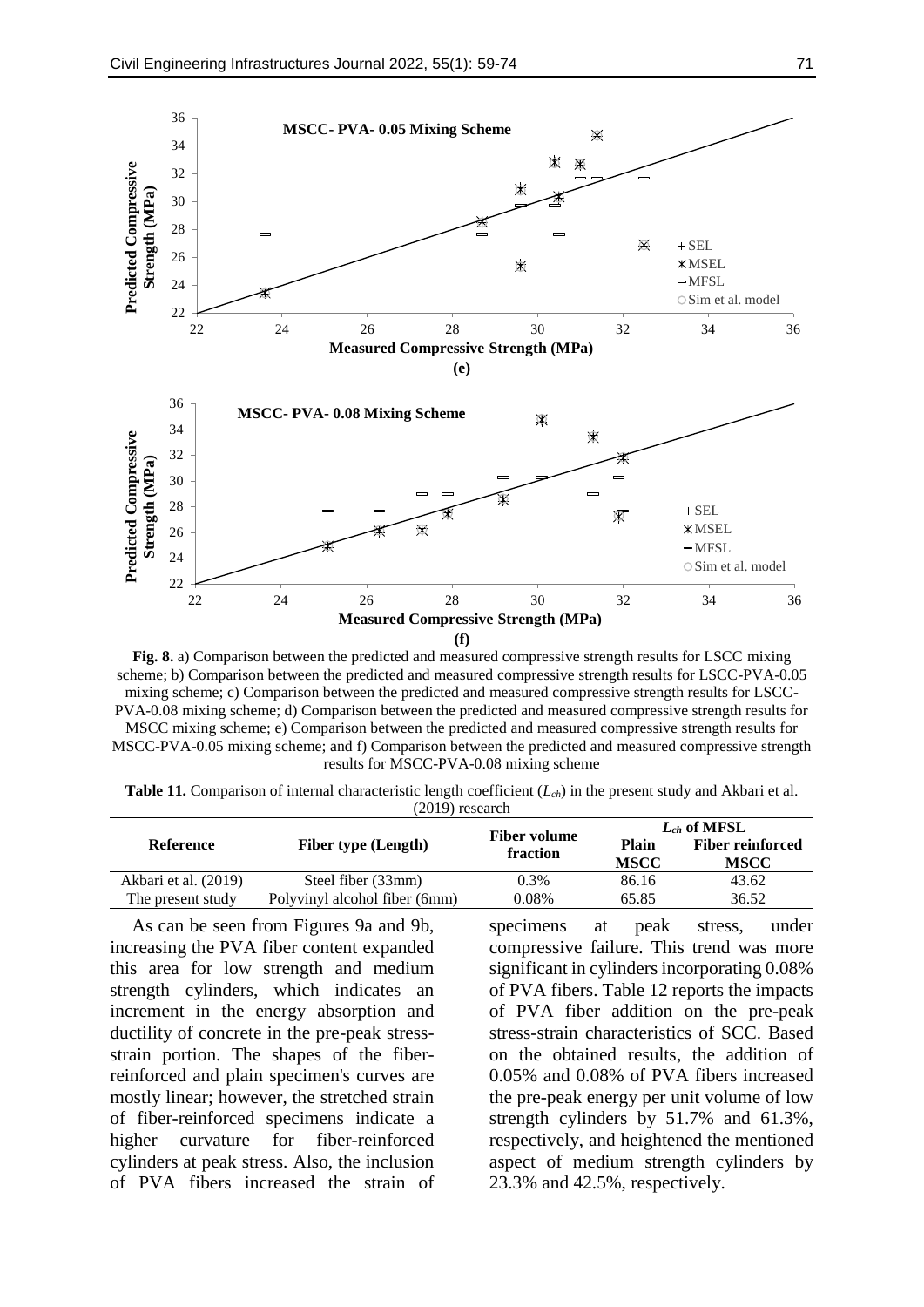

**Fig. 9.** a) Pre-peak stress-strain curve of low strength cylinders with the diameter of 150 mm containing different dosages of PVA fibers; and b) Pre-peak stress-strain curve of medium strength cylinders with the diameter of 150 mm containing different dosages of PVA fibers

**Table 12.** Pre-peak energy absorption per unit volume for standard cylinders

| <b>Mixing schemes</b> | $E(N.mm/mm^3)$ |
|-----------------------|----------------|
| <b>LSCC</b>           | 0.01814        |
| $LSCC-PVA-0.05$       | 0.02752        |
| $LSCC-PVA-0.08$       | 0.02927        |
| <b>MSCC</b>           | 0.02058        |
| MSCC-PVA-0.05         | 0.02539        |
| MSCC-PVA-0.08         | 0.02933        |

# **4. Conclusions**

Four theoretical models, including SEL, MSEL, MFSL, and Sim et al. model, were refined to evaluate the size effect in PVA fiber-reinforced SCC mixtures under compression. These conclusions have been drawn:

 All cylindrical specimens exhibited a more ductile behavior after the inclusion of PVA fibers. The addition of 0.08% of PVA fibers lowered the rate of strength reduction in low strength and medium strength cylinders by 49.07% and 42.02%, respectively, as the specimen

diameter increased. Furthermore, the hydrophilic properties of PVA fibers lessened the compressive strength of all samples. This effect was more noteworthy in medium strength specimens containing a lower amount of internal water.

 Increasing the PVA fiber content shifted the SEL results toward the strength criterion and reduced the size effect in cylinders. The addition of 0.08% of PVA fibers heightened the transitional size of low strength cylinders and medium strength cylinders by 170.39% and 83.63%, respectively.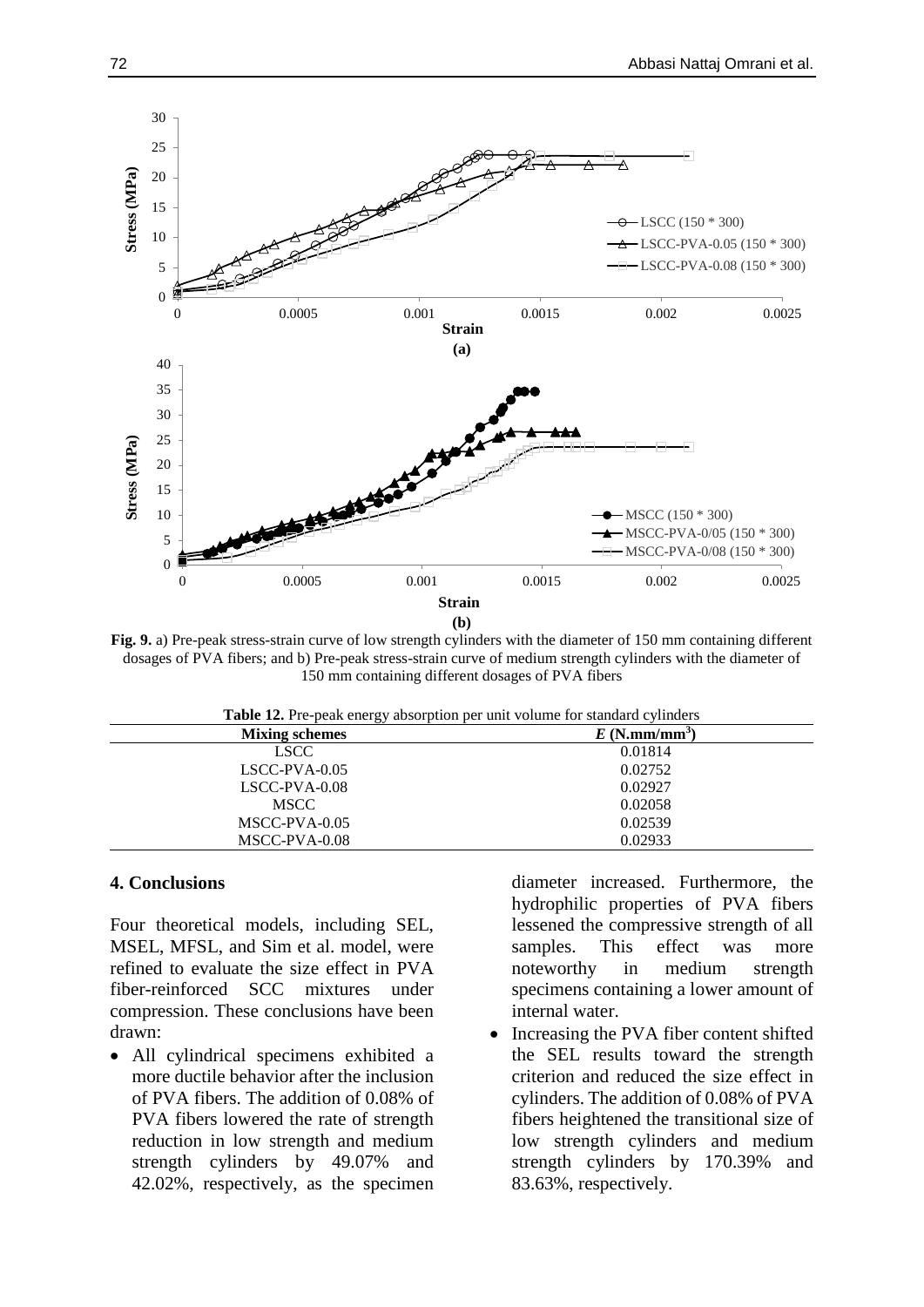- The MFSL results indicated a more brittle behavior in smaller samples. The incorporation of 0.08% of PVA fiber content lowered the internal characteristic length of low strength cylinders and medium strength cylinders by 62.13% and 44.54%, respectively. PVA fiber-reinforced cylindrical specimens with a W/C ratio of 0.38 attained the least values of internal characteristic length and revealed the best performance against the size effect.
- The pre-peak energy per unit volume of low strength and medium strength standard cylinders were calculated through evaluating the area under the stress-strain curves up to peak stress. According to the obtained results, the inclusion of PVA fibers enhanced the ductility of both low strength and medium strength specimens in the prepeak portion of stress-strain curve, and increased the strain at peak stress.

## **5. Acknowledgements**

This work was supported by the Civil Engineering Department of Mazandaran University of Science and Technology.

#### **6. References**

- ACI (American Concrete Institute). (2007). *Selfconsolidating concrete*, ACI 237R-07, Farmington Hills, MI.
- Akbari, M., Khalilpour, S. and Dehestani, M. (2019). "Analysis of material size and shape effects for steel fiber reinforcement self-consolidating concrete", *Engineering Fracture Mechanics*, 206, 46-63.
- Arain, M.F., Wang, M., Chen, J. and Zhang, H. (2019). "Study on PVA fiber surface modification for strain-hardening cementitious composites (PVA-SHCC)", *Construction and Building Materials*, 197, 107-116.
- Asadollahi, S., Saeedian, A., Dehestani, M. and Zahedi, F. (2016). "Improved compressive fracture models for self-consolidating concrete (SCC)", *Construction and Building Materials*, 123, 473-80.
- ASTM. (2002). *Standard specification for Portland cement*, ASTM C150, West Conshohocken, PA.
- ASTM. (2003). *Standard specification for concrete aggregates*, ASTM C33/C33M-16, West

Conshohocken, PA.

- ASTM. (2006a). *Standard practice for making and curing concrete test specimens in the laboratory*, ASTM C192/C192M-02, West Conshohocken, PA.
- ASTM. (2006b). *Standard practice for use of unbonded caps in determination of compressive strength of hardened cylindrical concrete specimens*, ASTM C1231/C1231M-15, West Conshohocken, PA.
- ASTM. (2006c). *Standard test method for compressive strength of cylindrical concrete specimens*, ASTM C39/C39M-16b, West Conshohocken, PA.
- Bažant, Z.P. and Oh, B.H. (1983). "Crack band theory for fracture of concrete", *Matériaux et Construction*, 16(3), 155-177.
- Bažant, Z.P. (1984). "Size effect in blunt fracture: concrete, rock, metal", *Journal of engineering mechanics*, 110(4), 518-535.
- Cao, Q., Cheng, Y., Cao, M. and Gao, Q. (2017). "Workability, strength and shrinkage of fiber reinforced expansive self-consolidating concrete", *Construction and Building Materials*, 131, 178-185.
- Carpinteri, A. and Chiaia, B. (1997). "Multifractal scaling laws in the breaking behavior of disordered materials", *Chaos Solitons Fractals*, 8(2), 135-150.
- Chang, J., Cui, K. and Zhang, Y. (2020). "Effect of hybrid steel fibers on the mechanical performances and microstructure of sulphoaluminate cement-based reactive powder concrete", *Construction and Building Materials*, 261, 120502.
- Cui, H.Z., Lo, T.Y., Memon, S.A., Xing, F. and Shi, X. (2012). "Experimental investigation and development of analytical model for pre-peak stress–strain curve of structural lightweight aggregate concrete", *Construction and Building Materials*, 36, 845-859.
- Dehestani, M., Nikbin, I.M. and Asadollahi, S. (2014). "Effects of specimen shape and size on the compressive strength of self-consolidating concrete (SCC)", *Construction and Building Materials*, 66, 685-691.
- EFNARC (European Federation of National Associations Representing for Concrete). (2005). *Specification and guidelines for self-compacting concrete*, Surrey, U.K.
- Ferrara, L., Bamonte, P., Caverzan, A., Musa, A. and Sanal, I. (2012). "A comprehensive methodology to test the performance of steel fiber reinforced self-compacting concrete (SFR-SCC)", *Construction and Building Materials*, 37, 406- 424.
- Hossain, K.M.A., Lachemi, M., Sammour, M. and Sonebi, M. (2013). "Strength and fracture energy characteristics of self-consolidating concrete incorporating polyvinyl alcohol, steel and hybrid